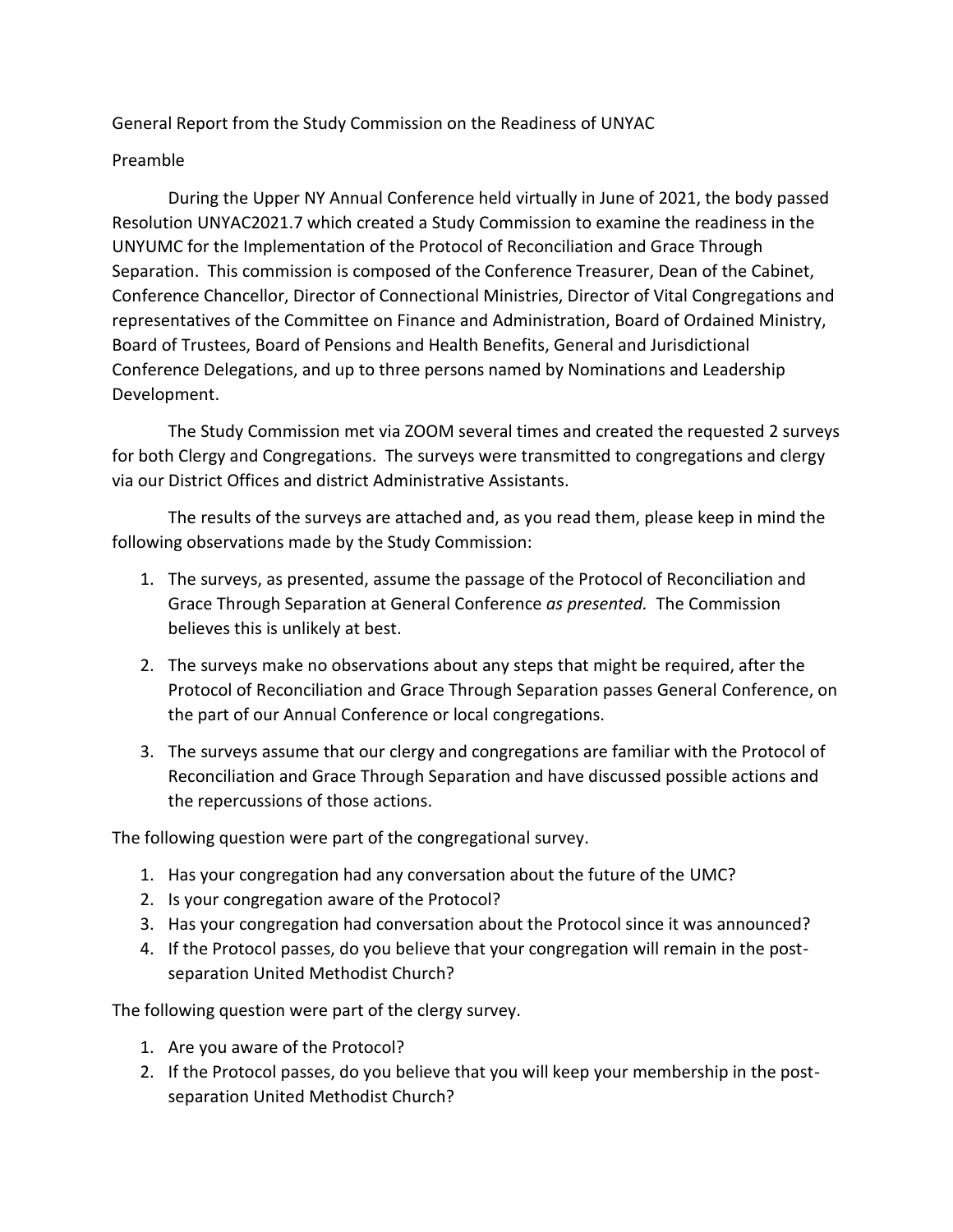### Survey Results

Congregational Survey Total congregations: 864 Total Responses: 255 Not Staying: 22 Not Sure: 159 Staying: 74 No conversations since Protocol announcement: 119 Congregation not aware of the Protocol: 77

#### Clergy Survey

Total Number Appointed: 614 Total Clergy Responses: 365 Not Staying: 69 Not Sure: 140 (one did not answer) Staying: 156

# Financial Information

Ministry shares for 2021 paid by churches who report they plan to leave is \$154,245. Ministry shares for 2021 paid by churches who report they plan to stay is \$1,236,425. Ministry shares for 2021 paid by churches who report they are unsure is \$1,868,420.